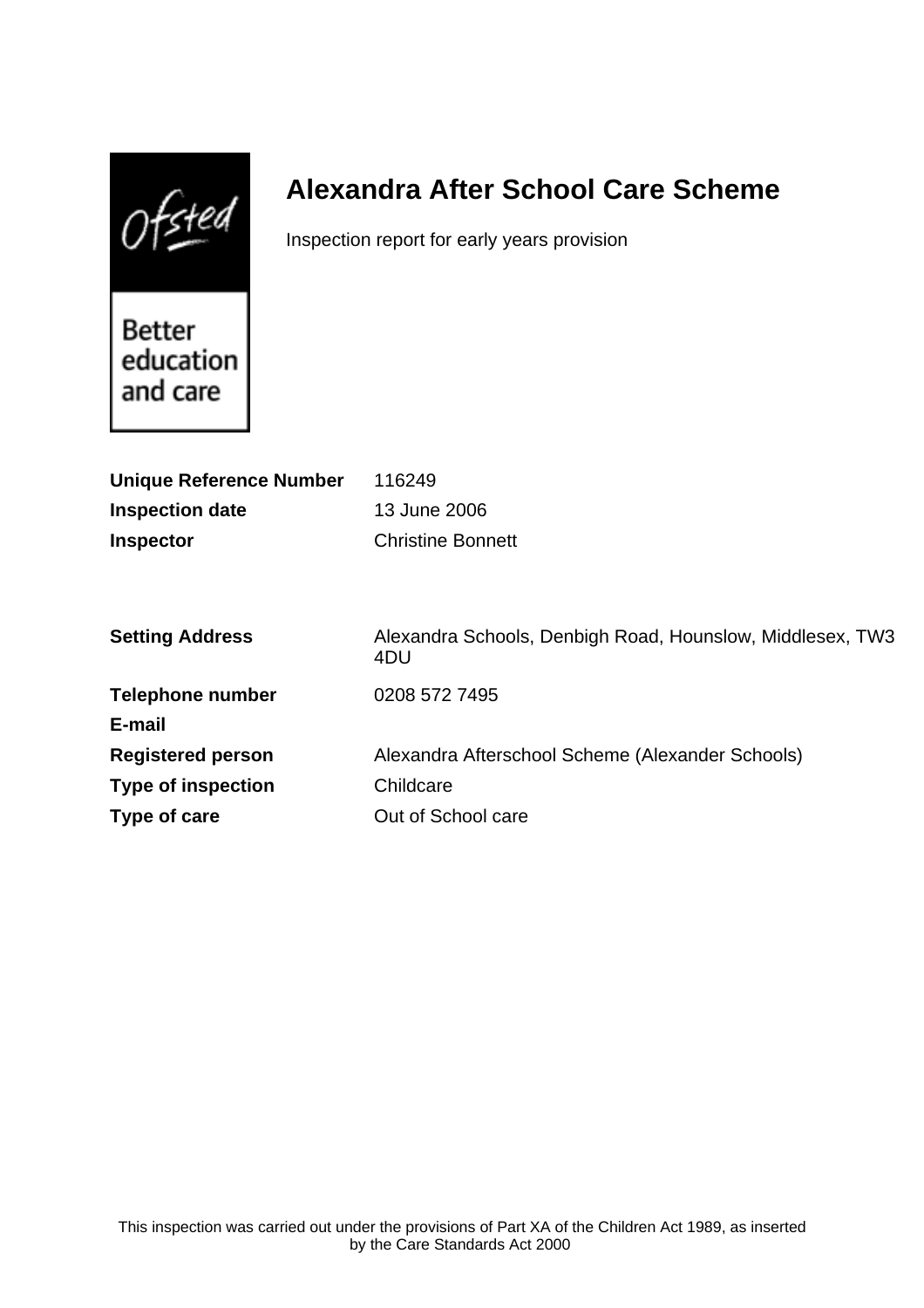## **ABOUT THIS INSPECTION**

The purpose of this inspection is to assure government, parents and the public of the quality of childcare and, if applicable, of nursery education. The inspection was carried out under Part XA Children Act 1989 as introduced by the Care Standards Act 2000 and, where nursery education is provided, under Schedule 26 of the School Standards and Framework Act 1998.

This report details the main strengths and any areas for improvement identified during the inspection. The judgements included in the report are made in relation to the outcomes for children set out in the Children Act 2004; the National Standards for under 8s day care and childminding; and, where nursery education is provided, the Curriculum guidance for the foundation stage.

The report includes information on any complaints about the childcare provision which Ofsted has received since the last inspection or registration or 1 April 2004 whichever is the later.

### **The key inspection judgements and what they mean**

Outstanding: this aspect of the provision is of exceptionally high quality Good: this aspect of the provision is strong Satisfactory: this aspect of the provision is sound Inadequate: this aspect of the provision is not good enough

For more information about early years inspections, please see the booklet Are you ready for your inspection? which is available from Ofsted's website: www.ofsted.gov.uk.

## **THE QUALITY AND STANDARDS OF THE CARE**

On the basis of the evidence collected on this inspection:

The quality and standards of the care are good. The registered person meets the National Standards for under 8s day care and childminding.

### **WHAT SORT OF SETTING IS IT?**

Alexander After School Care Scheme is managed by a voluntary management committee, made up of parents of children who attend Alexander School and the head teacher. It opened in 1990 and operates from several rooms within Alexander Infant and Nursery School, in Hounslow, in the London Borough of Hounslow. A maximum of 30 children may attend the after school club at any one time. It is open each weekday from 15:30 to 17:45 during term time. Children have access to a secure enclosed outdoor play area.

There are currently 27 children from five years to under eight years on roll. Other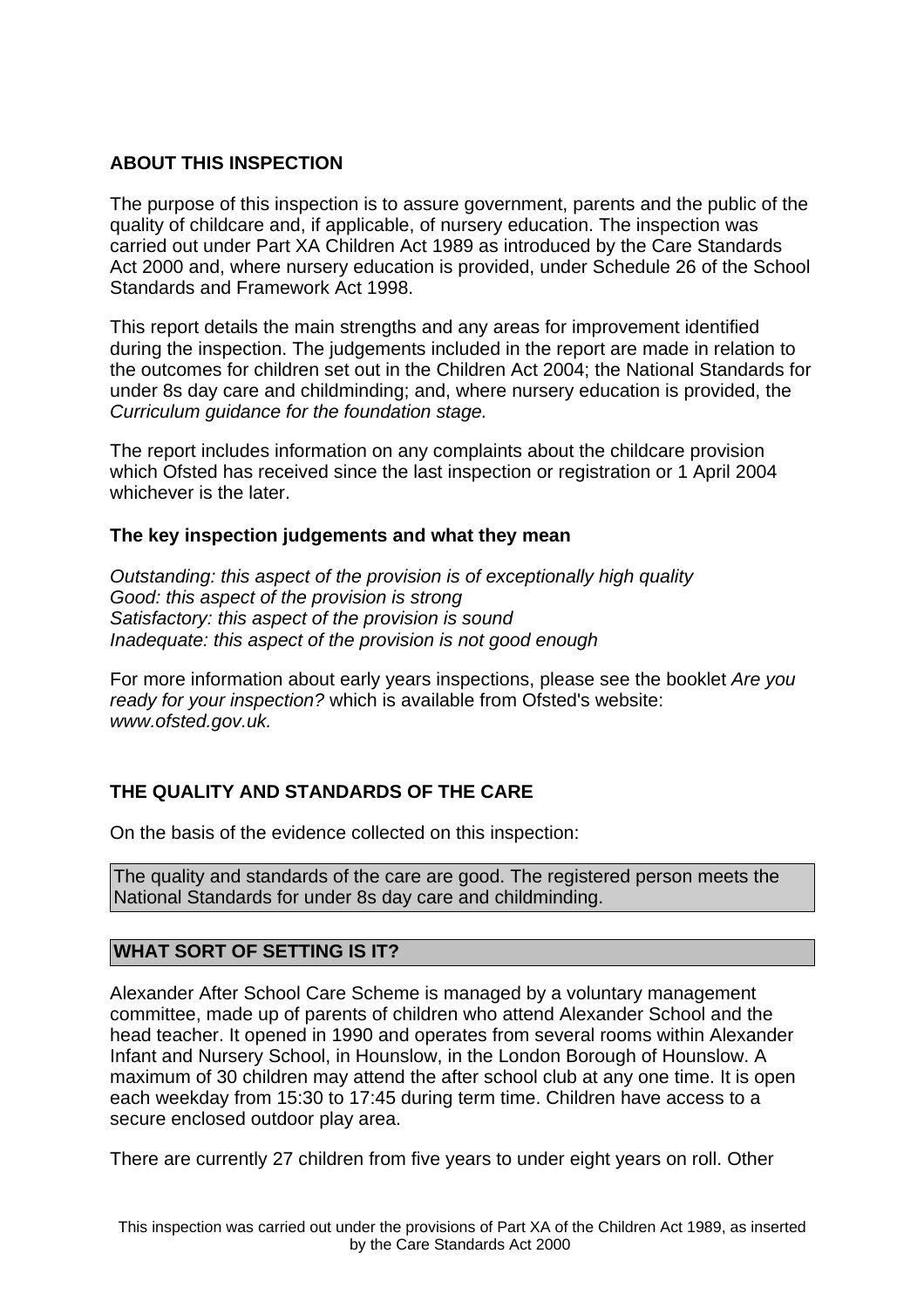children, up to 11 years of age may also use the club. It is available for children who attend the Alexander School.

The nursery employs seven staff, of whom three, including the manager, hold appropriate early years qualifications.

### **THE EFFECTIVENESS OF THE PROVISION**

## **Helping children to be healthy**

The provision is good.

Children benefit from being in premises that are maintained to a high standard of cleanliness. Effective policies and procedures are in place for the administration of first aid and medication, thereby helping to ensure children are well looked after. However, children are not able to develop their self-care skills, as hand washing facilities are not available to them at the beginning of the session when the meal is served. Consequently, the importance of adopting a good hygiene routine before eating is not being reinforced. In addition, when access is available to the cloakroom, approximately ten minutes into the session, soap is not always available.

Children enjoy a variety of freshly prepared hot or cold snacks. They are nutritious, and take account of their individual dietary needs. The manger has recently reviewed the menus to include more healthy options, such as raw vegetables and fresh fruit. Through project work carried out at the club, children are developing an understanding of the importance of eating a healthy diet. Drinks are readily available at all times throughout the session for children to help themselves.

Children have great opportunities to enjoy energetic physical exercise in the fresh air, which contributes towards a healthy lifestyle. They have fun practising their balancing and running skills, as well as joining in group games, such as football and hockey.

### **Protecting children from harm or neglect and helping them stay safe**

The provision is good.

Children move around freely in a spacious environment that is free from obvious safety hazards. The community room is light, bright and decorated with the children's craftwork. The safety of children is important to the staff and any potential dangers are identified and quickly reduced through regular risk assessments and safety checks. High priority is also given to making sure children will be safe in an emergency. The emergency escape plan is practised regularly, which should ensure that all children are escorted to safety quickly, should the need arise. Security of the premises is good which also helps to protect children from possible harm. For example, staff monitor all the exits to the premises to ensure a child does not leave unnoticed.

Children have good opportunities to exercise their freedom of choice and independence by being able to self-select much of the equipment available for them. The abundance of play resources are displayed attractively and appealingly. All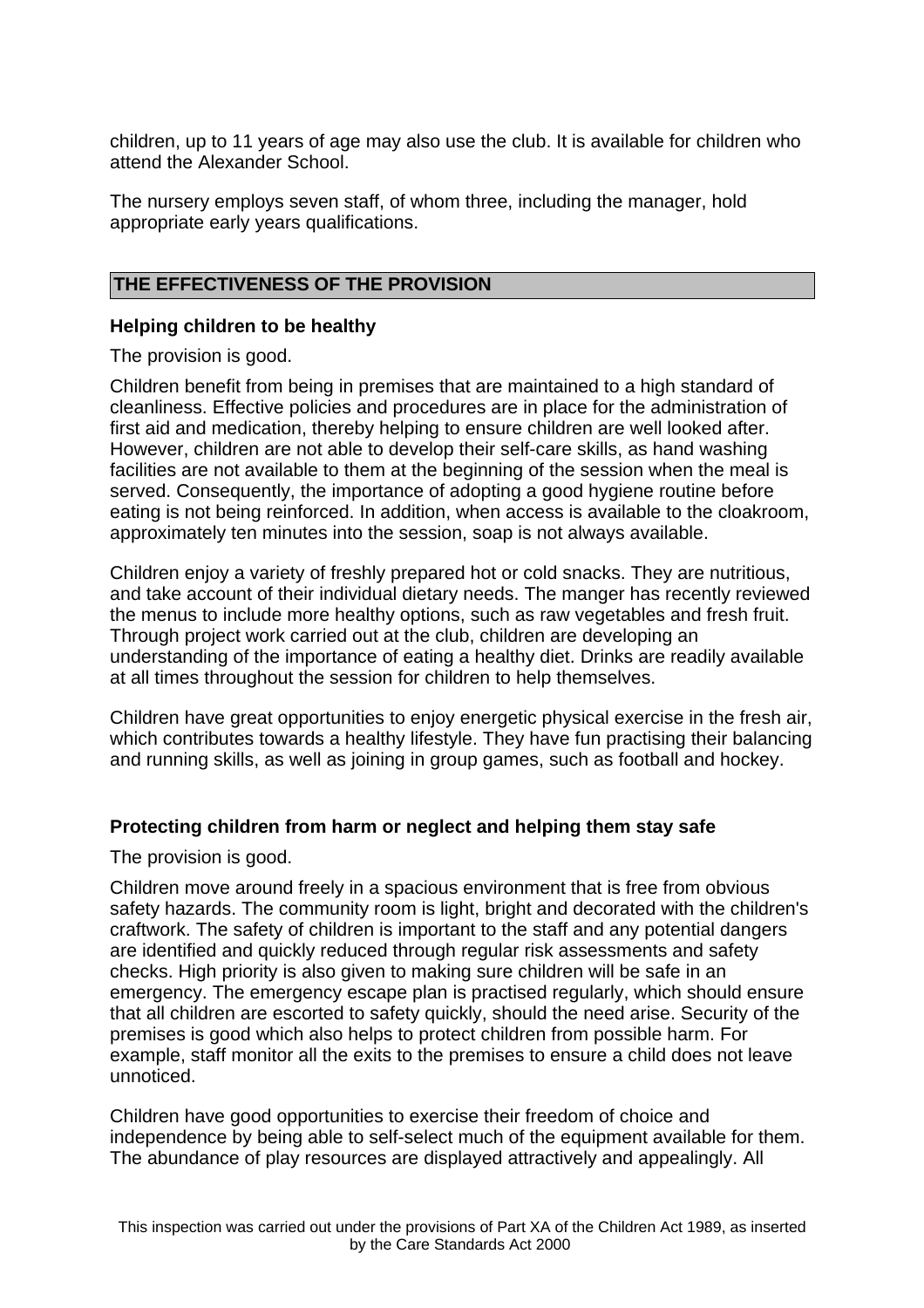furniture and equipment is clean and in good condition.

Children's welfare is also safeguarded by the staff's knowledge of child protection matters. They understand the signs and symptoms a child may exhibit that could indicate they were being harmed and are familiar with the procedure to follow to report such concerns.

## **Helping children achieve well and enjoy what they do**

The provision is good.

Children enjoy their time at the club. They arrive happy and confident and quickly settle into the routine. They benefit from the close relationship they have with staff. The interaction is warm and friendly. Staff laugh and have fun with them as well as giving support and encouragement, such as praise for good collage work. Consequently, children are confident to approach them and express their needs. Children also play cooperatively together and form significant friendships with others.

Children enthusiastically explore the wide range of play equipment available for them, both indoors and out, such as musical instruments, dough, sand and books. Boys and girls can also increase their cooking and sewing skills, as well as indulging their imaginations through a wide variety of art and craft activities, all of which are fun and stimulating. As the outdoor play area is easily accessible, children are able to go outside at will, and make use of the equipment provided for them. They demonstrate good concentration as they persist at their chosen activity. Overall, children spend their time purposefully as they are able to engage in activities that interest them.

### **Helping children make a positive contribution**

The provision is good.

Children are greeted warmly by staff on arrival at the club and are given appropriate praise and encouragement to enhance their self-esteem and confidence. Children are learning to be kind and respectful towards each other because the staff are appropriate role models and set good examples. This helps children develop a sense of security and belonging within the club.

As children are engaged in meaningful play, their behaviour is generally good. Age-appropriate and positive strategies are used to manage any difficulties that may arise. Children listen to staff with respect and follow instructions as requested.

Children with learning difficulties are welcome to attend. Staff have a positive attitude towards this area of childcare, and some have attended Special Educational Needs Coordinator (SENCO) training to support children effectively.

Children are learning about the world in which they live as they have access to resources that promote positive images of diverse cultures, ethnicities and abilities. They develop an understanding of cultures and traditions other than their own through the acknowledgement of different faith festivals, such as Diwali and Easter.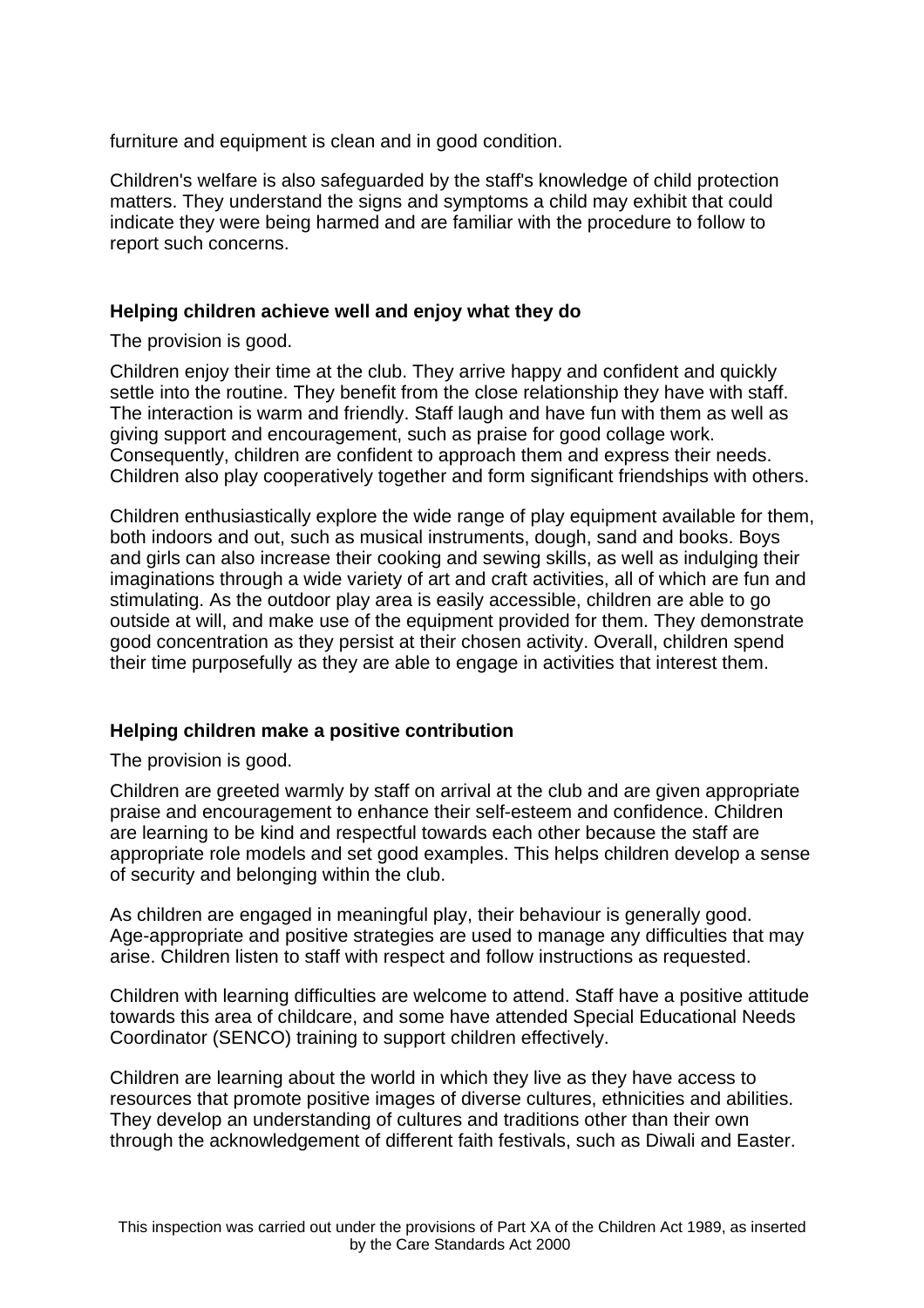Information about the club is made available to parents to ensure that they are aware of policies and procedures, and how their child is spending their time. They have the opportunity to share any relevant information about their child with staff on a daily basis to ensure their needs are met.

## **Organisation**

The organisation is good.

Children profit from a staff team that work well together to deliver a stimulating and fun experience for them. They have a clear understanding of their roles and responsibilities, and their deployment around the premises is good. They ensure that all children are happily engaged in purposeful activities.

Children's welfare is also safeguarded as appropriate policies and procedures are implemented effectively by staff, which successfully promote positive outcomes for children. All required documentation is maintained to ensure the smooth day-to-day running of the scheme. However, the accident book lacks the necessary detail.

Children feel comfortable and at ease at the club, as they settle into the routine well and benefit from a well-organised, safe and clean environment. Good use is made of space, and activities planned to give children a choice of active or quiet play, indoors and out. This means that an individual child can find something to interest him or her throughout the session.

The setting is meeting the needs of all the children for whom it provides care.

### **Improvements since the last inspection**

Since the last inspection, several staff have obtained relevant childcare qualifications to meet the required standards and enhance the quality of care provided.

At the last inspection, the scheme was required to develop a complaints procedure which included contact information for Ofsted. This has now been devised, and informs parents about the procedure for passing on concerns and contacting Ofsted, if necessary.

The group was also required to obtain parents signatures in the accident book, to ensure that they were informed of any accidents involving their child. This is now done, however, other details need to be recorded.

### **Complaints since the last inspection**

There have been no complaints made to Ofsted since the last inspection.

The provider is required to keep a record of complaints made by parents, which they can see on request. The complaints record may contain complaints other than those made to Ofsted.